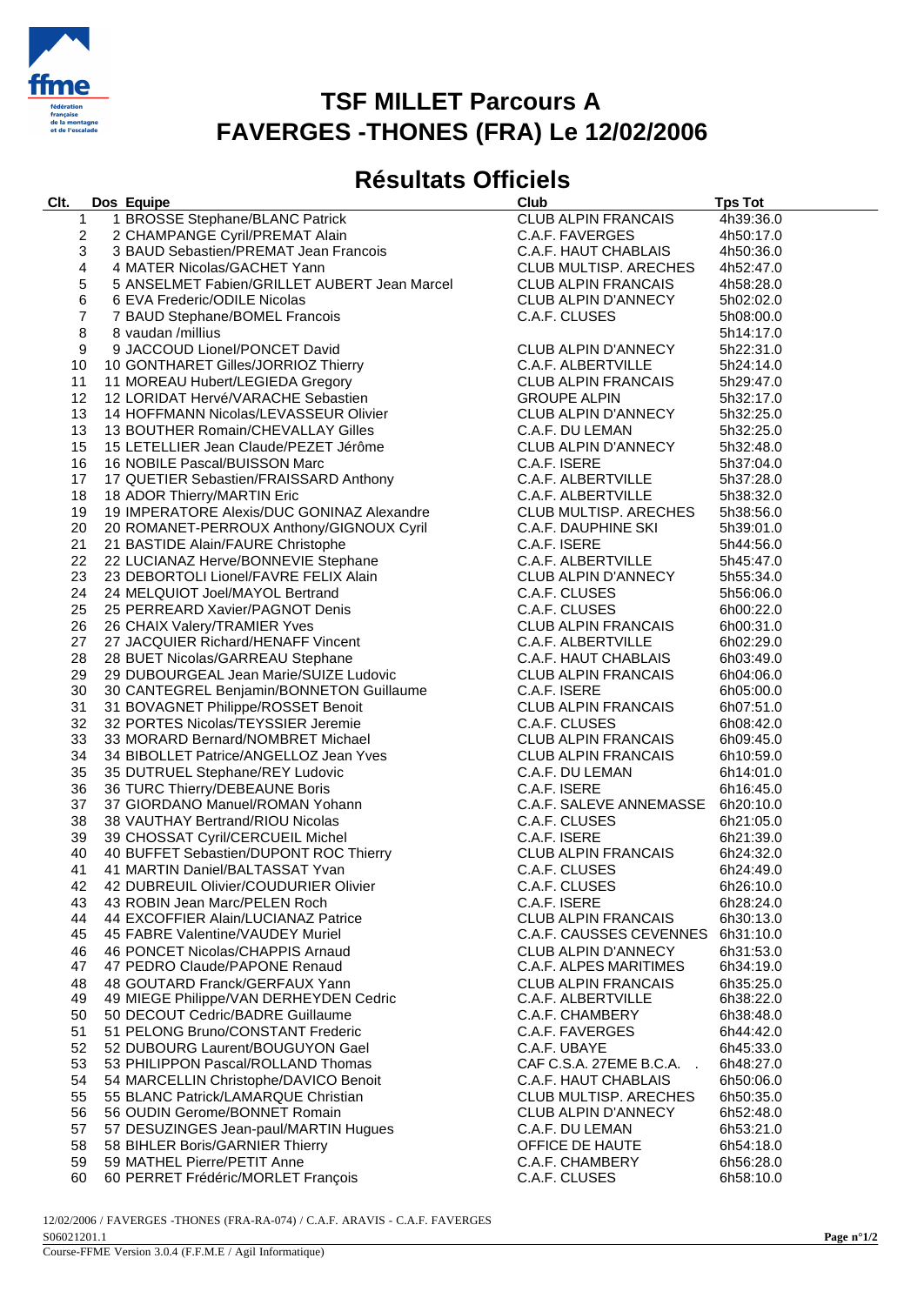| Clt. | Dos Equipe                                                                                                                                                                                      | Club                                    | <b>Tps Tot</b> |
|------|-------------------------------------------------------------------------------------------------------------------------------------------------------------------------------------------------|-----------------------------------------|----------------|
| 61   | 61 BUCHY Sébastien/PASCOUD Sébastien                                                                                                                                                            | C.A.F. FAVERGES                         | 7h02:57.0      |
| 62   | 62 DEPREZ Frederic/QUINTIN Christophe                                                                                                                                                           | <b>CLUB ALPIN FRANCAIS</b>              | 7h07:21.0      |
| 63   | 63 DELOCHE Jean Noël/BERNARD GRANGER Nicolas                                                                                                                                                    | <b>CLUB ALPIN FRANCAIS</b>              | 7h12:30.0      |
|      |                                                                                                                                                                                                 |                                         |                |
| 64   | 64 DEVILLE CAVELLIN Christian/MASSON Christian                                                                                                                                                  | CLUB MULTISP. ARECHES                   | 7h13:48.0      |
| 65   | 65 BARBONI Ludovic/SIGALAS Olivier                                                                                                                                                              | C.A.F. ALBERTVILLE                      | 7h14:21.0      |
| 66   |                                                                                                                                                                                                 | ROC EVASION                             | 7h17:24.0      |
| 67   |                                                                                                                                                                                                 | C.A.F. CHAMBERY                         | 7h18:18.0      |
| 68   |                                                                                                                                                                                                 | <b>CLUB ALPIN FRANCAIS</b>              | 7h19:24.0      |
| 69   | 65 BARBONI Lugovic/SignLng Circo<br>66 GEIBEN Philippe/CHRISTOPHE Geiben<br>67 VUILLERMET Benoit/SOURD Sebastien Nicol<br>68 LAUGA Alice/TURBIL Sylvie<br>69 LOSSERAND Eric/BARRACHIN Jean Yves | <b>CLUB ALPIN FRANCAIS</b>              | 7h19:48.0      |
|      |                                                                                                                                                                                                 |                                         |                |
| 70   | 70 STIEFBOLD Philippe/BINET Alain                                                                                                                                                               | C.A.F. FAVERGES                         | 7h19:55.0      |
| 71   | 71 RIZZI Julien/NOVARO Laurent                                                                                                                                                                  | <b>CLUB ALPIN FRANCAIS</b>              | 7h23:28.0      |
| 72   | 72 TETAZ Joel/BLANC Jerome                                                                                                                                                                      | CLUB ALPIN FRANCAIS                     | 7h24:51.0      |
| 73   | 73 RIGAUD Daniel/DEBOMY Benjamin                                                                                                                                                                | C.A.F. CHAMBERY                         | 7h27:21.0      |
| 74   | 74 CHAMPANGE GERFAUX Severine/EPARDEAU Odile                                                                                                                                                    | C.A.F. FAVERGES                         | 7h28:14.0      |
| 75   | 75 GRAS Denis/ROLLAND Francois                                                                                                                                                                  | C.A.F. EMBRUN                           | 7h35:22.0      |
|      |                                                                                                                                                                                                 |                                         |                |
| 76   | 76 STIVANELLO Julien/REY Olivier                                                                                                                                                                | C.A.F. ALBERTVILLE                      | 7h35:37.0      |
| 77   | 77 JOUTY Pierre/FRASSINETTI Eric                                                                                                                                                                | C.A.F. CHAMBERY                         | 7h37:09.0      |
| 78   | 78 DISS Cedric/DEBROUX Olivier                                                                                                                                                                  | CLUB ALPIN D'ANNECY                     | 7h38:39.0      |
| 79   | 79 VIGUIER Maxime/BONEU Vincent                                                                                                                                                                 | <b>CLUB ALPIN FRANCAIS</b>              | 7h42:57.0      |
| 80   | 80 BLOCH Serge/SERGERAERT Hervé<br>81 DUFOUR Jean Pierre/GOLLIET Simon                                                                                                                          | <b>CLUB ALPIN FRANCAIS</b>              | 7h43:49.0      |
| 81   |                                                                                                                                                                                                 | <b>CLUB ALPIN FRANCAIS</b>              | 7h43:54.0      |
|      |                                                                                                                                                                                                 |                                         |                |
| 82   | 82 DOUMECQ Henri/SANCHEZ Noel                                                                                                                                                                   | CLUB DES SPORTS EAUX                    | 7h44:32.0      |
| 83   | 83 LENA Frederic/AZNAVOUR Aude                                                                                                                                                                  | C.A.F. ISERE                            | 7h46:09.0      |
| 84   | 84 NARDIN Jean Louis/GODAL Christophe                                                                                                                                                           | <b>CLUB ALPIN D'ANNECY</b>              | 7h46:58.0      |
| 85   | 85 GIMARD Philippe/LENNOZ Gilles                                                                                                                                                                | C.A.F. ALBERTVILLE                      | 7h48:18.0      |
| 86   | 86 WILLAY Philippe/FONTAINE Olivier                                                                                                                                                             | <b>CLUB ALPIN FRANCAIS</b>              | 7h50:33.0      |
|      |                                                                                                                                                                                                 |                                         |                |
| 87   |                                                                                                                                                                                                 | C.A.F. CLUSES                           | 7h54:45.0      |
| 88   | 86 WILLAY Philippe/FONTAINE Olivier<br>87 FLOQUET Annabelle/CHAVANNE Magaly<br>88 COMBET Frederic/POENCIN Philippe<br>89 CHATY Olivier/LUGRIN Brice                                             | C.A.F. FAVERGES                         | 7h57:10.0      |
| 89   |                                                                                                                                                                                                 | C.A.F. CHAMBERY                         | 7h57:50.0      |
| 90   |                                                                                                                                                                                                 | C.A.F. AIX LES BAINS                    | 8h00:32.0      |
| 91   | 90 COLARD Herve/BUCHER Francois<br>91 DE VATHAIRE Gonzague/DALFAU Jean Luc<br>92 MENY Jean Baptiste/BLANC Pierre                                                                                | C.S.A UBAYE                             | 8h00:48.0      |
| 92   |                                                                                                                                                                                                 | C.A.F. BRIANCON                         | 8h01:34.0      |
|      |                                                                                                                                                                                                 |                                         |                |
| 93   | 93 PHILIPP Corine/CHAMSON Valerie                                                                                                                                                               | C.A.F. BRIANCON                         | 8h04:02.0      |
| 94   | 94 LANEZ Vincent/LANEZ Raphael                                                                                                                                                                  | C.A.F. CHAMBERY                         | 8h08:57.0      |
| 95   | 95 MICHON Julien/PERRET Benjamin                                                                                                                                                                | MAURIENNE ESCALADE                      | 8h09:28.0      |
| 96   | 96 AMARANTE Michel/LANSARD Philippe                                                                                                                                                             | <b>CLUB ALPIN FRANCAIS</b>              | 8h11:16.0      |
| 97   | 97 GOURDON Stephane/SALVAYRE Philippe<br>98 PEILLEX Emmanuel/GRAND Christian<br>98 MADELONIAL - COUTT CREATED                                                                                   | CLUB DES SPORTS EAUX                    | 8h19:05.0      |
| 98   |                                                                                                                                                                                                 | C.A.F. DU LEMAN                         | 8h34:55.0      |
| 99   | 98 PEILLEX Emmanuel/GRAND Christian<br>99 MADELON Stephanie/GUITTARD Thierry<br>100 TROLLIET Stephane/SPINATO Julien                                                                            | <b>CLUB ALPIN FRANCAIS</b>              | 8h36:28.0      |
|      |                                                                                                                                                                                                 |                                         |                |
|      | 100 100 TROLLIET Stephane/SPINATO Julien                                                                                                                                                        | C.A.F. ALBERTVILLE                      | 8h42:10.0      |
|      | 101 101 PONTVIANNE Laurent/MILLET Guillaume<br>102 102 LEVEQUE Aurelie/BONY Elise                                                                                                               | <b>CLUB ALPIN FRANCAIS</b>              | 8h47:44.0      |
|      |                                                                                                                                                                                                 | G.U.M.S. ANNECY                         | 8h57:14.0      |
|      | 103 103 rychlikova /castellet josep                                                                                                                                                             |                                         | 9h01:35.0      |
|      | 104 104 TOURRES Francois/DOUMENC Guillaume                                                                                                                                                      | C.A.F. ISERE                            | 9h03:41.0      |
|      | 105 105 tecqmenne luc/masy dan                                                                                                                                                                  |                                         | 9h07:58.0      |
|      | 106 106 BARIAS Dominique/HUGON Michel                                                                                                                                                           | C.A.F. AIX LES BAINS                    | 9h25:12.0      |
|      |                                                                                                                                                                                                 |                                         |                |
|      | 107 107 leeten koen/piot kurt                                                                                                                                                                   |                                         | 9h26:36.0      |
|      | 108 108 MARGOLLIET Philippe/ROCH Leon                                                                                                                                                           | <b>CLUB ALPIN FRANCAIS</b>              | 9h26:47.0      |
|      | 109 109 JACQUEMOUD Magali/GUIGON Catherine                                                                                                                                                      | C.A.F. ALBERTVILLE                      | 14h25:35.0     |
|      | 110 110 PROVILLE Romain/BOURCET Damien                                                                                                                                                          | CLUB MULTISP. ARECHES                   | 14h49:13.0     |
|      | 111 111 SALHI Renaud/COUSIN Stephane                                                                                                                                                            | CLUB ALPIN FRANCAIS                     | 14h57:51.0     |
|      | 112 112 BARBIER Bruno/MONNET Serge                                                                                                                                                              | C.A.F. DAUPHINE SKI                     | 15h04:50.0     |
|      |                                                                                                                                                                                                 |                                         |                |
|      | 113 113 ALLESSE Paul/PROVENT Gilbert                                                                                                                                                            | C.A.F. AIX LES BAINS                    | 15h22:24.0     |
|      | 114 114 MOURIER Stephane/GUILLOT Francois                                                                                                                                                       | <b>CLUB ALPIN FRANCAIS</b>              | 15h23:35.0     |
|      | 115 115 DEBOISSY Vincent/PLANTIE Philippe                                                                                                                                                       | <b>CLUB ALPIN FRANCAIS</b>              | 15h30:31.0     |
|      | 116 116 MARCHAND Paul-valere/MARCHAND Henry                                                                                                                                                     | <b>CLUB MULTISP. ARECHES</b>            | 15h33:41.0     |
|      | 117 117 RENOTON Patricia/ROUGELOT Alain                                                                                                                                                         | C.A.F. AIX LES BAINS                    | 15h43:27.0     |
|      | 118 125 MARIN LAMELLET Nathalie/ROHMER Mireille                                                                                                                                                 | <b>CLUB ALPIN FRANCAIS</b>              | 22h22:22.0     |
|      | 118 124 TUPIN Frank/LAURENT Mathieu                                                                                                                                                             |                                         |                |
|      |                                                                                                                                                                                                 | CLUB ALPIN FRANCAIS                     | 22h22:22.0     |
|      | 118 123 ZANAROLI Daniel/VIGNOUD Michel                                                                                                                                                          | <b>CLUB ALPIN D'ANNECY</b>              | 22h22:22.0     |
|      | 118 122 TAPPAZ Yves/MARGOLLIET Stephane                                                                                                                                                         | <b>CLUB ALPIN FRANCAIS</b>              | 22h22:22.0     |
|      | 118 121 CHAPPIS Alexandre/FERVENTN Stéphane                                                                                                                                                     | C.A.F. FAVERGES                         | 22h22:22.0     |
|      | 118 120 ECOIFFIER Alain/DURAND Denis                                                                                                                                                            | CAF C.S.A. 27EME B.C.A.<br>$\mathbf{r}$ | 22h22:22.0     |
|      | 118 119 stahl melchior/pernollet lionel                                                                                                                                                         |                                         | 22h22:22.0     |
|      | 118 118 TAUPIAC Christophe/BOSCAMERIC Béatrice                                                                                                                                                  | <b>CLUB ALPIN D'ANNECY</b>              | 22h22:22.0     |
|      |                                                                                                                                                                                                 |                                         |                |